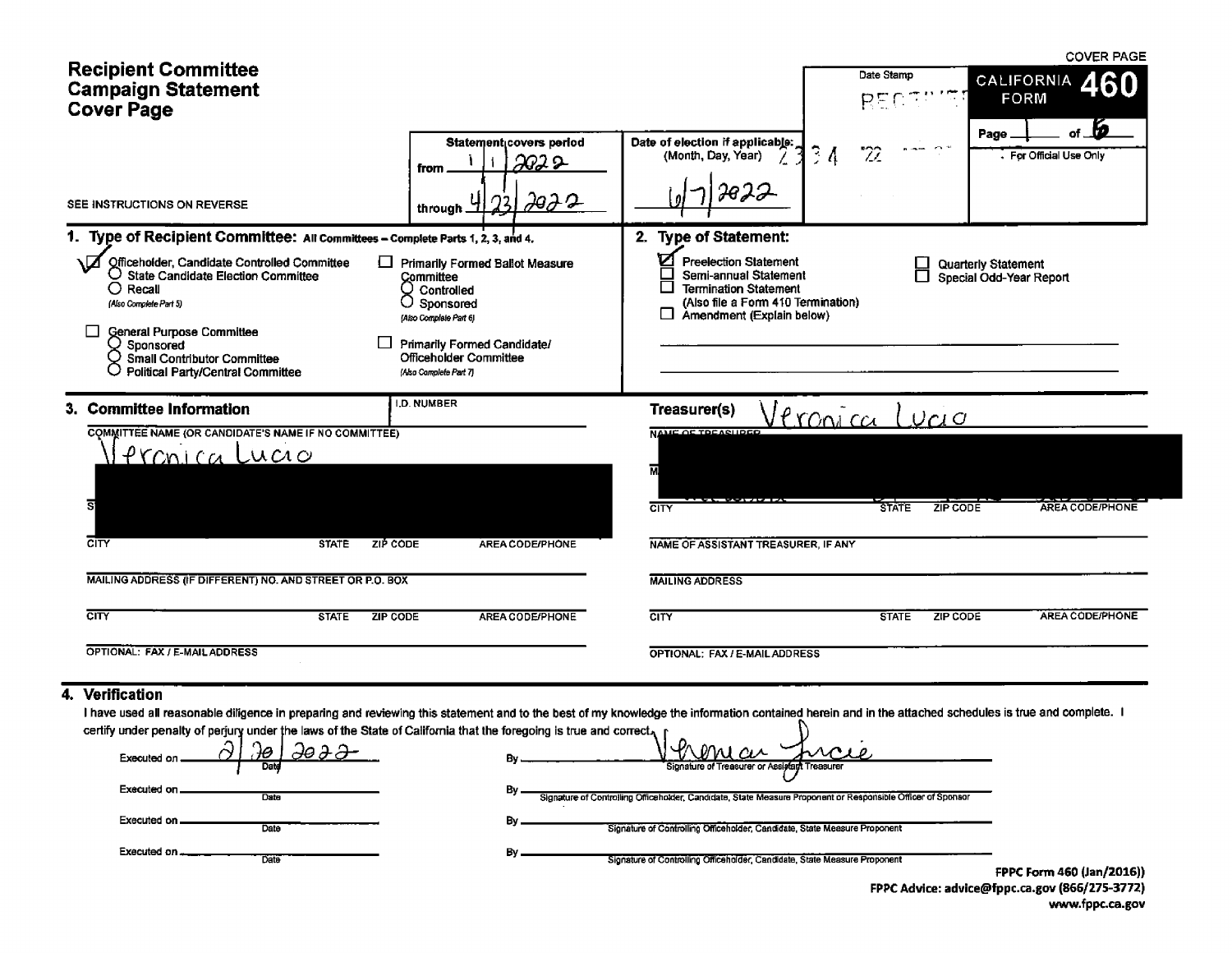## Recipient Committee CALIFORNIA **Campaign Statement** FORM Cover Page — Part 2

## 5. Officeholder or Candidate Controlled Committee 6. Primarily Formed Ballot Measure Committee

| NAME OF OFFICEHOLDER OR CANDIDATE                                                             | NAME OF BALLOT MEASURE                                    |                     |
|-----------------------------------------------------------------------------------------------|-----------------------------------------------------------|---------------------|
| Jeroni cei 1<br>'ucio                                                                         |                                                           |                     |
| OFFICE SOUGHT OR HELD (INCLUDE LOCATION AND DISTRICT NUMBER IF APPLICABLE)                    | <b>BALLOT NO. OR LETTER</b>                               | <b>JURISDICTION</b> |
|                                                                                               |                                                           |                     |
| <b>RESIDENTIAL GUISINESS ADDRESS ! (NO. AND STREET)</b><br>ZIP<br><b>STATE</b><br><b>CITY</b> | Identify the controlling officeholder, candidate, or stat |                     |
|                                                                                               | NAME OF OFFICEHOLDER, CANDIDATE, OR PROPONENT             |                     |

Related Committees Not Included in this Statement: List any committees not included in this statement that are controlled by you or are primarily formed to receive contributions or make expenditures on behalf of your candidacy.

| <b>COMMITTEE NAME</b>       | <b>I.D. NUMBER</b>                                         |                                                                                                                                                     |                                  |                              |
|-----------------------------|------------------------------------------------------------|-----------------------------------------------------------------------------------------------------------------------------------------------------|----------------------------------|------------------------------|
| <b>NAME OF TREASURER</b>    | <b>CONTROLLED COMMITTEE?</b>                               | 7. Primarily Formed Candidate/Officeholder Committee List names of<br>officeholder(s) or candidate(s) for which this committee is primarily formed. |                                  |                              |
| <b>COMMITTEE ADDRESS</b>    | $\square$ NO<br>$\Box$ YES<br>STREET ADDRESS (NO P.O. BOX) | NAME OF OFFICEHOLDER OR CANDIDATE                                                                                                                   | OFFICE SOUGHT OR HELD<br>CUMOJ " | ⊟ s∪<br>$\square$ or         |
| <b>CITY</b><br><b>STATE</b> | AREA CODE/PHONE<br>ZIP CODE                                | NAME OF OFFICEHOLDER OR CANDIDATE                                                                                                                   | OFFICE SOUGHT OR HELD            | $\square$ su<br>$\square$ op |
| <b>COMMITTEE NAME</b>       | I.D. NUMBER                                                | NAME OF OFFICEHOLDER OR CANDIDATE                                                                                                                   | OFFICE SOUGHT OR HELD            | □ sυ<br>$\square$ or         |
| NAME OF TREASURER           | <b>CONTROLLED COMMITTEE?</b><br>$\square$ NO<br>$\Box$ YES | NAME OF OFFICEHOLDER OR CANDIDATE                                                                                                                   | OFFICE SOUGHT OR HELD            | $\Box$ su<br>$\square$ or    |
| <b>COMMITTEE ADDRESS</b>    | STREET ADDRESS (NO P.O. BOX)                               |                                                                                                                                                     |                                  |                              |

# COVER PAGE- PART 2 Page  $\frac{\partial}{\partial s}$  of  $\frac{\partial}{\partial s}$

| <b>BALLOT NO. OR LETTER</b> | <b>JURISDICTION</b> | - -<br><b>SUPPORT</b> |
|-----------------------------|---------------------|-----------------------|
|                             |                     | <b>OPPOSE</b>         |

Identify the controlling officeholder, candidate, or state measure proponent, if any.

| OFFICE SOUGHT OR HELD | <b>I DISTRICT NO. IF ANY</b> |
|-----------------------|------------------------------|
|                       |                              |
|                       |                              |
|                       |                              |
|                       |                              |
|                       |                              |

| NAME OF OFFICEHOLDER OR CANDIDATE<br>ne<br>лса о | OFFICE SOUGHT OR HELD | <b>SUPPORT</b><br>OPPOSE        |
|--------------------------------------------------|-----------------------|---------------------------------|
| NAME OF OFFICEHOLDER OR CANDIDATE                | OFFICE SOUGHT OR HELD | <b>SUPPORT</b><br>OPPOSE        |
| NAME OF OFFICEHOLDER OR CANDIDATE                | OFFICE SOUGHT OR HELD | <b>SUPPORT</b><br><b>OPPOSE</b> |
| NAME OF OFFICEHOLDER OR CANDIDATE                | OFFICE SOUGHT OR HELD | <b>SUPPORT</b><br>OPPOSE        |

CITY STATE ZIP CODE AREA CODE THE STATE AREA CODEPTIONE Attach continuation sheets if necessary

FPPC Form 460( Jan/ 2026) FPPC Advice: advice@fppc.ca.gov (866/275-3772) www.fppc. ca. gov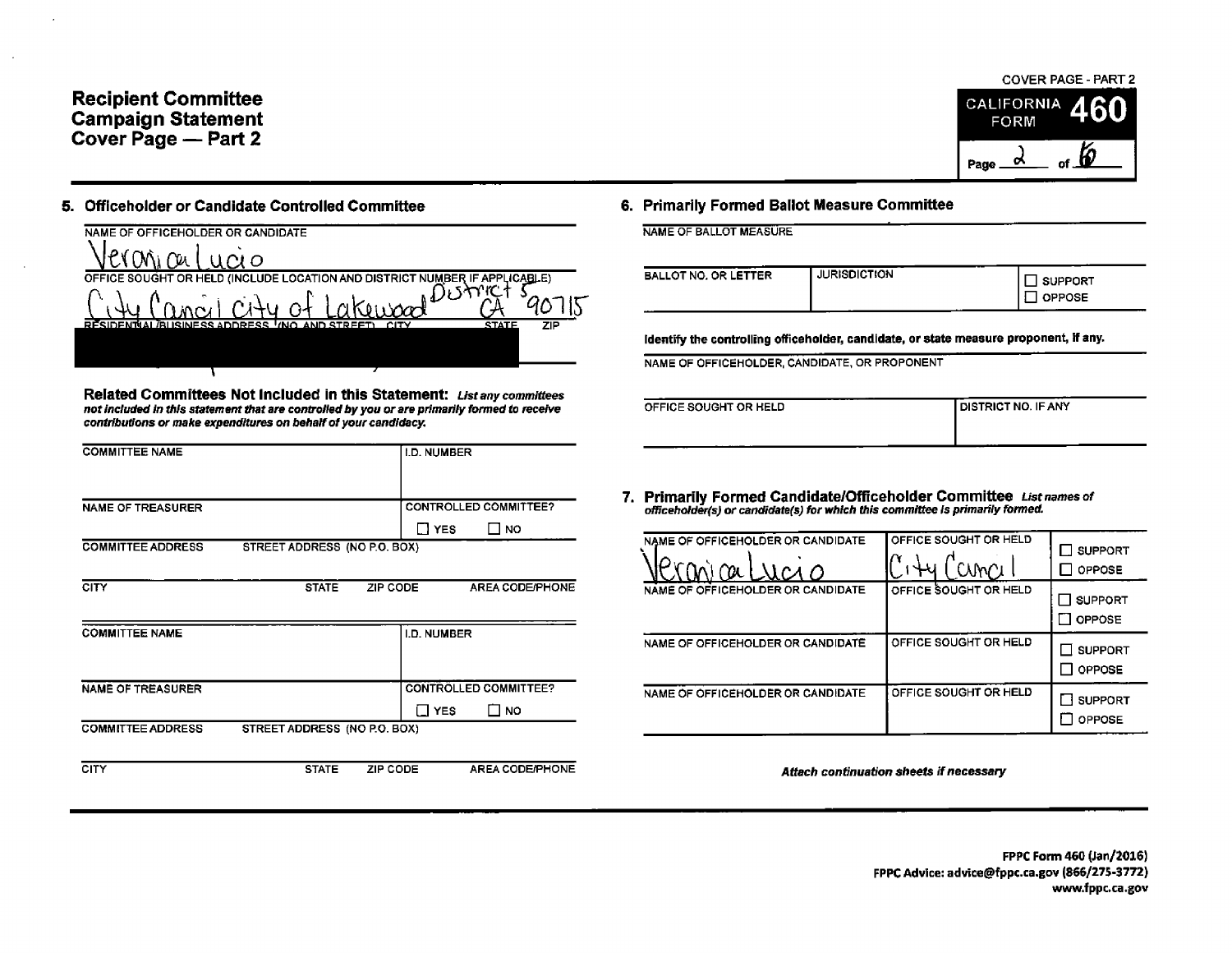| <b>Campaign Disclosure Statement</b>                                          | Amounts may be rounded<br>to whole dollars.<br>from                                                                   |                                                                                                | <b>SUMMARY PAGE</b>                                                                                              |  |  |
|-------------------------------------------------------------------------------|-----------------------------------------------------------------------------------------------------------------------|------------------------------------------------------------------------------------------------|------------------------------------------------------------------------------------------------------------------|--|--|
| <b>Summary Page</b>                                                           |                                                                                                                       |                                                                                                | <b>Statement covers period</b><br><b>CALIFORNIA</b><br>460<br>2022<br><b>FORM</b>                                |  |  |
|                                                                               |                                                                                                                       | through                                                                                        | ĺĎ<br>232022<br>Page                                                                                             |  |  |
| SEE INSTRUCTIONS ON REVERSE<br>NAME OF FILER<br>er <u>onica Lucio</u>         |                                                                                                                       |                                                                                                | I.D. NUMBER<br>14455                                                                                             |  |  |
| <b>Contributions Received</b>                                                 | <b>Column A</b><br>TOTAL THIS PERIOD<br>(FROM ATTACHED SCHEDULES)                                                     | <b>Column B</b><br><b>CALENDAR YEAR</b><br>TOTAL TO DATE                                       | <b>Calendar Year Summary for Candidates</b><br>Running in Both the State Primary and<br><b>General Elections</b> |  |  |
|                                                                               |                                                                                                                       | -\$                                                                                            | 7/1 to Date<br>1/1 through 6/30                                                                                  |  |  |
|                                                                               |                                                                                                                       |                                                                                                |                                                                                                                  |  |  |
| 3.                                                                            |                                                                                                                       |                                                                                                | 20. Contributions<br>Received                                                                                    |  |  |
| 4.                                                                            |                                                                                                                       |                                                                                                | 21. Expenditures                                                                                                 |  |  |
| 5.                                                                            |                                                                                                                       |                                                                                                | $s$ $s$ $s$<br>Made                                                                                              |  |  |
| <b>Expenditures Made</b>                                                      |                                                                                                                       |                                                                                                | <b>Expenditure Limit Summary for State</b>                                                                       |  |  |
|                                                                               |                                                                                                                       |                                                                                                | Candidates                                                                                                       |  |  |
|                                                                               |                                                                                                                       |                                                                                                |                                                                                                                  |  |  |
| 8.                                                                            |                                                                                                                       | $\mathbf{s}$ and $\mathbf{s}$ and $\mathbf{s}$ and $\mathbf{s}$                                | 22. Cumulative Expenditures Made*<br>(if Subject to Voluntary Expenditure Limit)                                 |  |  |
|                                                                               |                                                                                                                       |                                                                                                | <b>Total to Date</b><br>Date of Election                                                                         |  |  |
|                                                                               | <u> 1989 - Johann Barn, mars and de Branch Barn, mars and de Branch Barn, mars and de Branch Barn, mars and de Br</u> |                                                                                                | (mm/dd/yy)                                                                                                       |  |  |
|                                                                               |                                                                                                                       |                                                                                                |                                                                                                                  |  |  |
| <b>Current Cash Statement</b>                                                 |                                                                                                                       |                                                                                                |                                                                                                                  |  |  |
| 12. Beginning Cash Balance  Previous Summary Page, Line 16 \$ _______________ |                                                                                                                       |                                                                                                |                                                                                                                  |  |  |
|                                                                               |                                                                                                                       | To calculate Column B,<br>add amounts in Column                                                |                                                                                                                  |  |  |
|                                                                               |                                                                                                                       | A to the corresponding<br>amounts from Column B                                                | *Amounts in this section may be different from amounts<br>reported in Column B.                                  |  |  |
|                                                                               |                                                                                                                       | of your last report. Some                                                                      |                                                                                                                  |  |  |
| 16. ENDING CASH BALANCE Add Lines 12 + 13 + 14, then subtract Line 15 \$      |                                                                                                                       | amounts in Column A may<br>be negative figures that                                            |                                                                                                                  |  |  |
| If this is a termination statement. Line 16 must be zero.                     |                                                                                                                       | should be subtracted from<br>previous period amounts. If                                       |                                                                                                                  |  |  |
|                                                                               |                                                                                                                       | this is the first report being<br>filed for this calendar year,<br>only carry over the amounts |                                                                                                                  |  |  |
| <b>Cash Equivalents and Outstanding Debts</b>                                 |                                                                                                                       | from Lines 2, 7, and 9 (if<br>anv).                                                            |                                                                                                                  |  |  |
|                                                                               |                                                                                                                       |                                                                                                |                                                                                                                  |  |  |
|                                                                               |                                                                                                                       |                                                                                                | FPPC Form 460 (Jan/2016))                                                                                        |  |  |
|                                                                               |                                                                                                                       |                                                                                                | FPPC Advice: advice@fppc.ca.gov (866/275-3772)                                                                   |  |  |

 $\mathcal{L}^{\text{max}}_{\text{max}}$ 

 $\frac{1}{2}$ 

www.fppc.ca.gov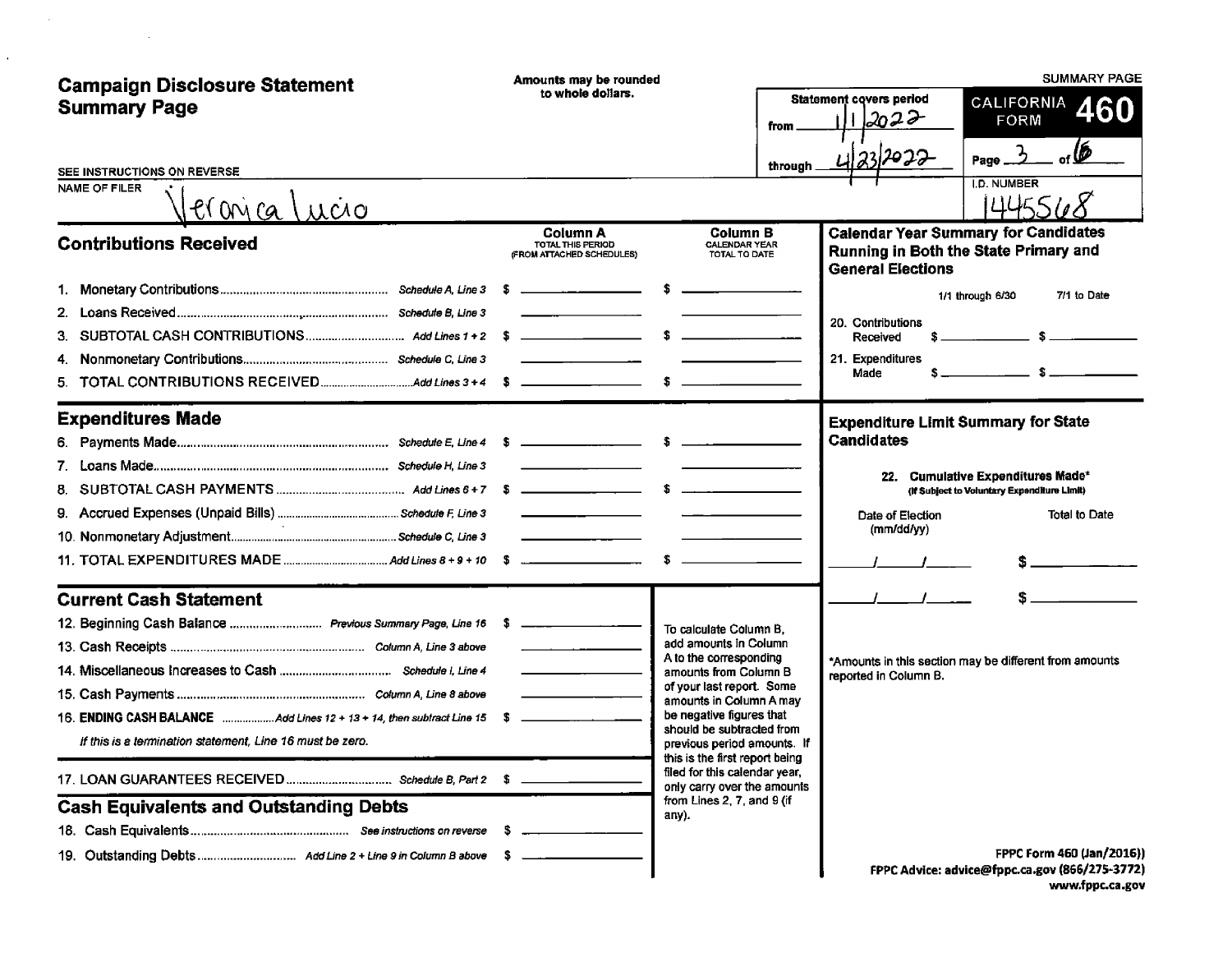| <b>Schedule A</b>              | <b>Monetary Contributions Received</b>                                                                                                                        |                                                                             | Amounts may be rounded<br>to whole dollars.                                                                | Statement covers period                                | <u> 2922</u>                                                            | SCHEDULE A<br>460<br><b>CALIFORNIA</b><br><b>FORM</b>                                                                                                           |
|--------------------------------|---------------------------------------------------------------------------------------------------------------------------------------------------------------|-----------------------------------------------------------------------------|------------------------------------------------------------------------------------------------------------|--------------------------------------------------------|-------------------------------------------------------------------------|-----------------------------------------------------------------------------------------------------------------------------------------------------------------|
|                                | SEE INSTRUCTIONS ON REVERSE                                                                                                                                   |                                                                             |                                                                                                            | from<br>through                                        | 2022                                                                    | ₩<br>Page                                                                                                                                                       |
| <b>NAME OF FILER</b>           | Pronica Lucio                                                                                                                                                 |                                                                             |                                                                                                            |                                                        |                                                                         | I.D. NUMBER<br>1445568                                                                                                                                          |
| <b>DATE</b><br><b>RECEIVED</b> | FULL NAME, STREET ADDRESS AND ZIP CODE OF<br><b>CONTRIBUTOR</b><br>(IF COMMITTEE, ALSO ENTER I.D. NUMBER)                                                     | <b>CONTRIBUTOR</b><br>$\texttt{coDE}$ *                                     | IF AN INDIVIDUAL, ENTER<br><b>OCCUPATION AND EMPLOYER</b><br>(IF SELF-EMPLOYED, ENTER NAME<br>OF BUSINESS) | <b>AMOUNT</b><br><b>RECEIVED THIS</b><br><b>PERIOD</b> | <b>CUMULATIVE TO DATE</b><br><b>CALENDAR YEAR</b><br>(JAN. 1 - DEC. 31) | PER ELECTION<br>TO DATE<br>(IF REQUIRED)                                                                                                                        |
| 3/30/2022                      | Carlos Moreno                                                                                                                                                 | <b>ZIND</b><br>⊡сом<br>$\Box$ OTH<br>$\square$ PTY<br>$\square$ scc         | retired                                                                                                    | 50.00                                                  | 50.00                                                                   |                                                                                                                                                                 |
| 3 31 2022                      | Las Angles Canty brokesporal Peace                                                                                                                            | <b>FIND</b><br>⊟сом<br><b>MOTH</b><br>$\Box$ PTY<br>$\square$ scc           |                                                                                                            | b50.00                                                 | 1.50.00                                                                 |                                                                                                                                                                 |
|                                | Teasaseff                                                                                                                                                     | <b>ZIND</b><br>$\square$ сом<br>⊟отн<br>$\square$ PTY<br>$\square$ scc      | reticed                                                                                                    | 00.00                                                  | 00.00                                                                   |                                                                                                                                                                 |
|                                |                                                                                                                                                               | $\square$ IND<br>$\Box$ COM<br>$\Box$ OTH<br>$\square$ PTY<br>$\square$ scc |                                                                                                            |                                                        |                                                                         |                                                                                                                                                                 |
|                                |                                                                                                                                                               | $\square$ IND<br>$\Box$ сом<br>$\Box$ OTH<br>$\square$ PTY<br>$\Box$ scc    |                                                                                                            |                                                        |                                                                         |                                                                                                                                                                 |
|                                |                                                                                                                                                               |                                                                             | <b>SUBTOTAL \$</b>                                                                                         |                                                        | <u>800.00</u>                                                           |                                                                                                                                                                 |
| <b>Schedule A Summary</b>      | 1. Amount received this period - itemized monetary contributions.<br>2. Amount received this period - unitemized monetary contributions of less than \$100 \$ |                                                                             |                                                                                                            | 750.00<br>50.00                                        |                                                                         | *Contributor Codes<br>IND - Individual<br>COM -- Recipient Committee<br>(other than PTY or SCC)<br>OTH - Other (e.g., business entity)<br>PTY – Political Party |
|                                | 3. Total monetary contributions received this period.<br>(Add Lines 1 and 2. Enter here and on the Summary Page, Column A, Line 1.) TOTAL \$                  |                                                                             |                                                                                                            | 800.00                                                 |                                                                         | SCC - Small Contributor Committee<br>FPPC Form 460 (Jan/2016))<br>FPPC Advice: advice@fppc.ca.gov (866/275-3772)                                                |

 $\ddot{\phantom{a}}$ 

 $\mathcal{L}^{\mathcal{L}}$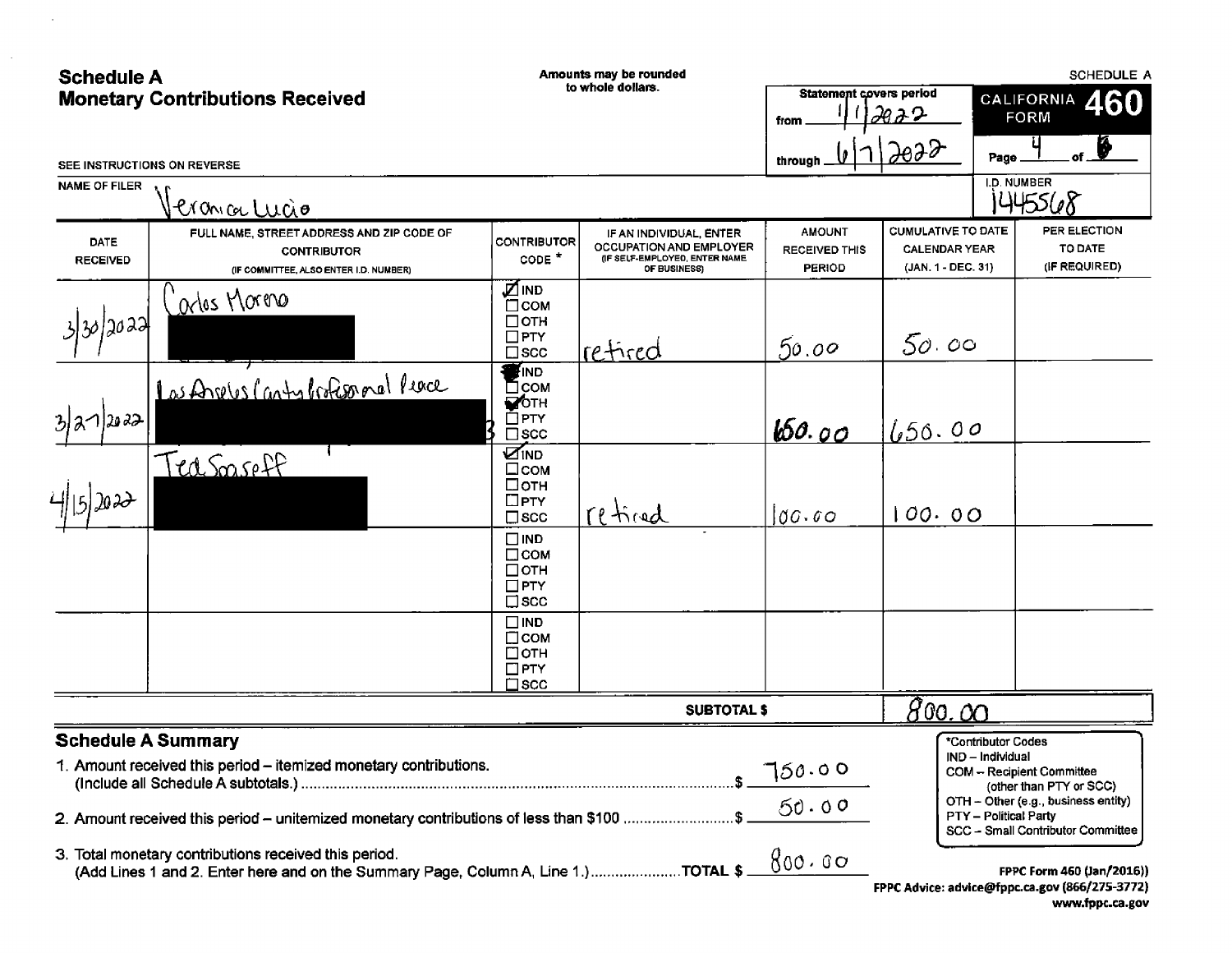| <b>Schedule E</b>                            | Amounts may be rounded                                                                                                          | Statement covers period | <b>SCHEDULE E</b>              |
|----------------------------------------------|---------------------------------------------------------------------------------------------------------------------------------|-------------------------|--------------------------------|
| <b>Payments Made</b>                         | to whole dollars.                                                                                                               | 2022<br>from            | $\vert$ CALIFORNIA 460<br>FORM |
|                                              |                                                                                                                                 | 17212022<br>through.    | Page                           |
| SEE INSTRUCTIONS ON REVERSE<br>NAME OF FILER |                                                                                                                                 |                         | <b>I.D. NUMBER</b>             |
| <u>onica</u><br>/ MMG                        |                                                                                                                                 |                         |                                |
|                                              | CODES: If one of the following codes accurately describes the payment, you may enter the code. Otherwise, describe the payment. |                         |                                |

- CMP campaign paraphernalia/misc. <br>CNS campaign consultants MBR member communications and appearances RAD radio airtime and production costs<br>CNS campaign consultants CTB contribution (explain nonmonetary)\* OFC office expenses CVC civic donations<br>CVC civic donations CVC civic donations examples and the example of the PET petition circulating TEL tv. or cable airtime and production costs
	-
	-
	- FIL candidate filing/ballot fees<br>FND fundraising events events and meals<br>IND independent expenditure supporting/opposing others (explain)\* POL polling and survey research TRS staff/spouse travel, lodging, and meals<br>IND ind IND independent expenditure supporting/opposing others (explain)\* POS postage, delivery and messenger services TSF transfer between or explaint POS professional services (legal, accounting) VOT voter registration
	-
	- LEG legal defense<br>LEG legal defense PRO professional services (legal, accounting)<br>LIT campaign literature and mailings PRT print ads<br>PRT print ads
- 
- 
- 
- 
- 
- 
- -
- 
- MTG meetings and appearances and according meetings and appearances RFD returned contributions OFC office expenses
	-
	-
- FIL candidate filing/ballot fees **PHO** phone banks **PHO** phone banks **TRC** candidate travel, lodging, and meals
	-
	-
	-
	- WEB information technology costs (internet, e-mail)

| <b>NAME AND ADDRESS OF PAYEE</b><br>(IF COMMITTEE, ALSO ENTER I.D. NUMBER) | <b>OR</b><br>CODE | DESCRIPTION OF PAYMENT | <b>AMOUNT PAID</b> |
|----------------------------------------------------------------------------|-------------------|------------------------|--------------------|
| City of Lakewood<br>5050 Clark Avenue<br>Lakewood, ca 90712                | FIL               |                        | 1000.00            |
| Office Oceof<br>4949 La Kewood Stud<br>Lakewood in 90712                   | ICMP              |                        | 192.00             |
| Campoizn LA<br>155185 Scogaway st<br>15600000 CA 90248                     | ルエコ               |                        | 690.00             |

\* Payments that are contributions or independent expenditures must also be summarized on Schedule D.<br>
SUBTOTAL \$  $\mathcal{A}$  Y  $\mathcal{F}2.0$  O

### Schedule E Summary

| 8748200 |
|---------|
|         |
|         |
|         |

FPPC Form 460 (Jan/2016)) FPPC Advice: advice@fppc.ca.gov (866/275-3772) www.fppc. ca. gov